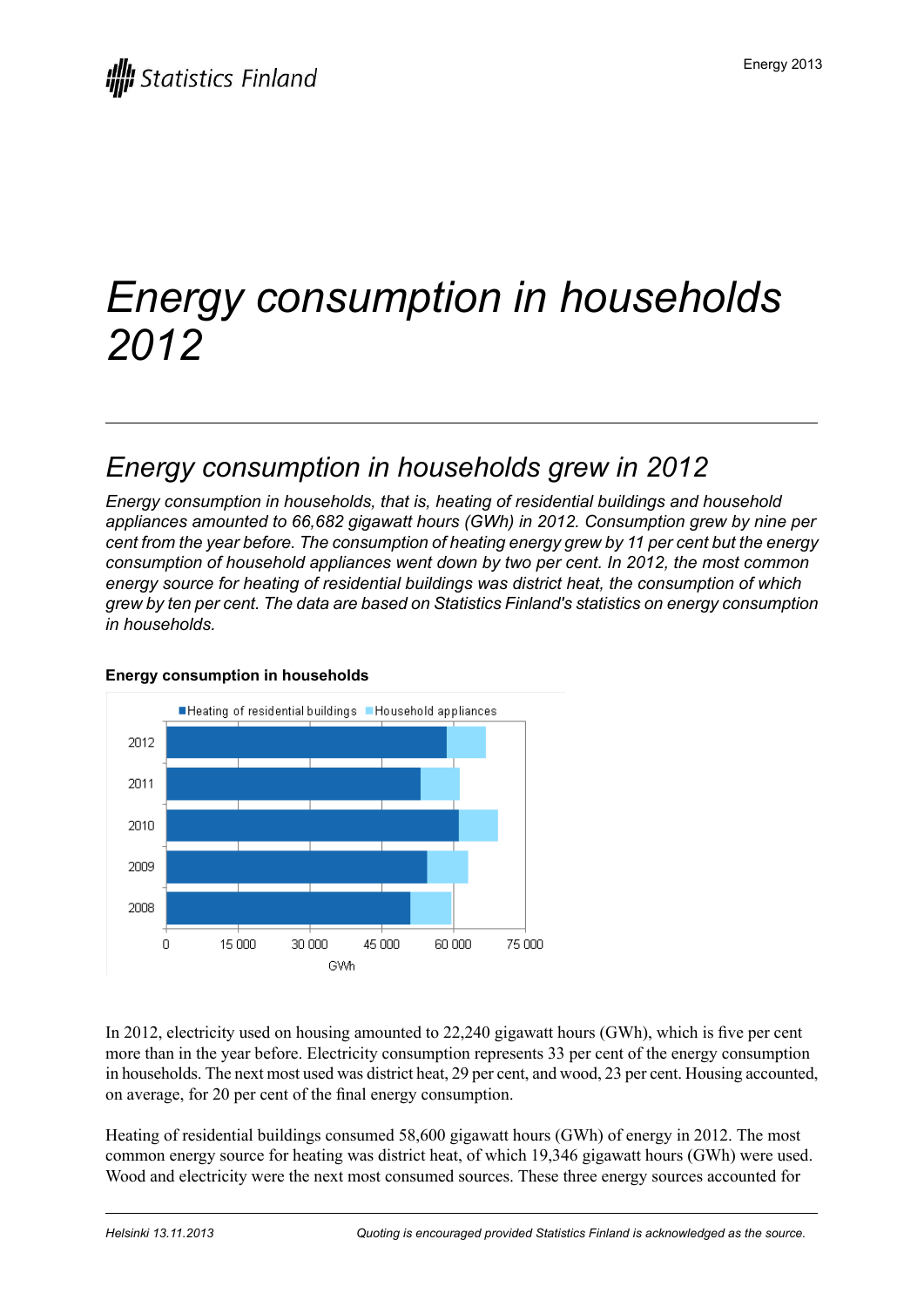over 80 per cent of the consumption of heating energy for residential buildings.The use of heat pumps for heating of residential buildings has been growing in recent years. Ambient energy accounted for seven per cent of heating energy in 2012. Ambient energy refers to energy extracted with heat pumps from the environment used for space heating. In the statistics, the cooling use of air heating pumps is not included in heating energy.

Outdoor temperature has an effect on the annual need for heating energy. Heating degree day is used to follow changes in that. According to the Finnish Meteorological Institute, after the uncommonly warm year 2011, the year 2012 was typical. However, February 2012 was exceptionally cold, which increased the need for heating energy. Heating energy of residential buildings comprises the energy of the main heating system and those of other forms of supplementary heating.

The energy consumption of household appliances was 8,082 gigawatt hours (GWh) in 2012. Electricity is mainly used as an energy source for household appliances, and 8,072 GWh of electricity was consumed. In addition, ten gigawatt hours (GWh) of natural gas were used for cooking. Of the energy of household appliances, one per cent less energy was used on cooking and two per cent less energy on lighting than in the year before.

The consumption of other electrical equipment went down by two per cent. Other electrical equipment includes refrigeration equipment, washing machines, tumble dryers, televisions and computers with their accessories, lifts, and vehicle engine blocks and interior heating. According to Adato Energia Oy's survey on households' electricity use in 2011, the fall in the consumption of cooking is explained by the decrease in the amount of food prepared from scratch at home. In turn, the transition to energy-efficient lamps has decreased the electricity need of lighting. The fall in the consumption of other electrical equipment is due to the lower stand-by consumption of televisions and their accessories, for example.

With respect to the consumption of heating energy in residential buildings, the statistics are based on Statistics Finland's calculation model where various sources were utilised. Data on energy consumption of household appliances from 2011 are based on Adato Energia Oy's survey on households' electricity use in 2011. Data for other years were estimated based on the surveys on households' electricity use in 2006 and 2011.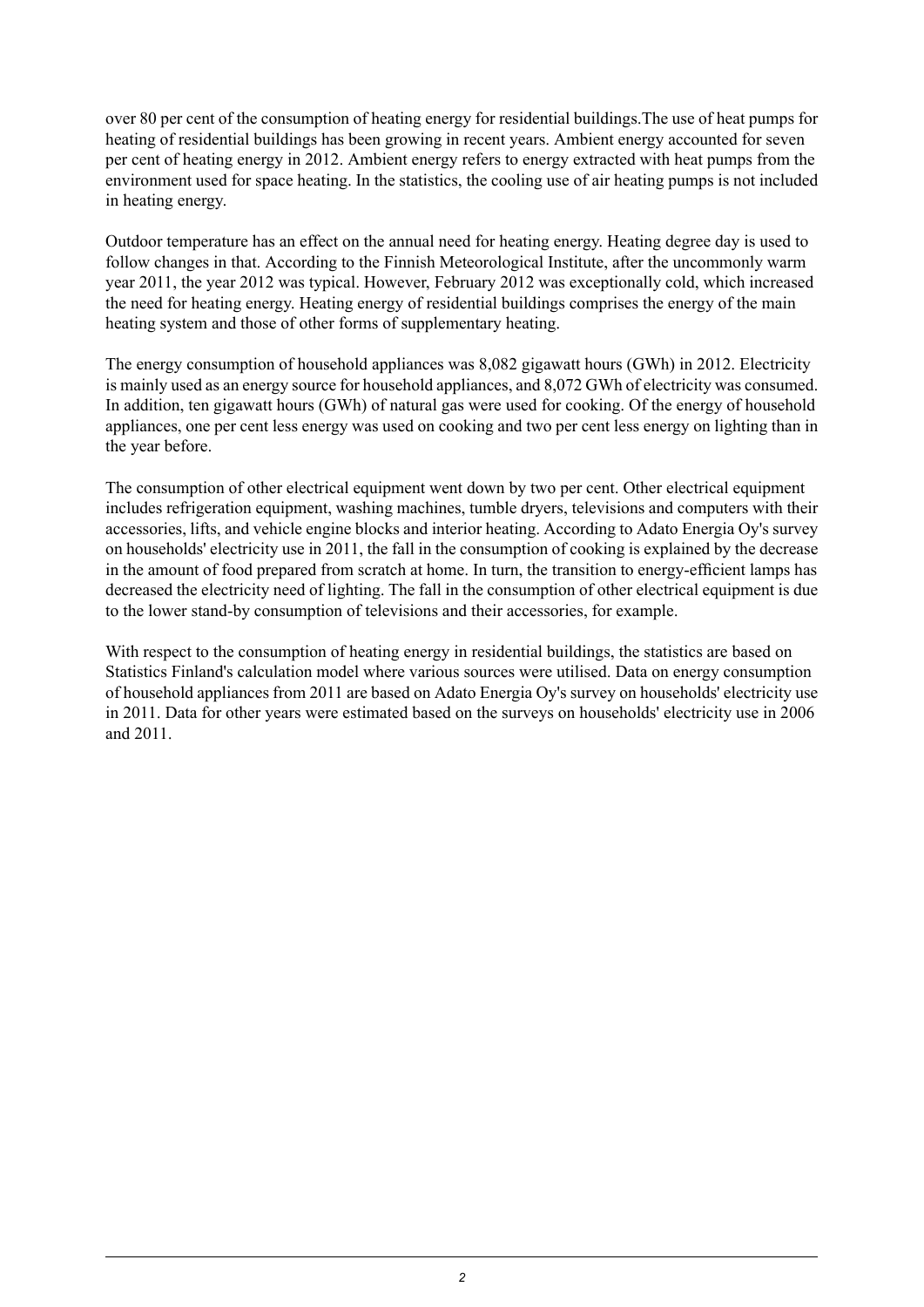## *Contents*

### *Tables*

#### **Appendix tables**

### *Figures*

#### **Appendix figures**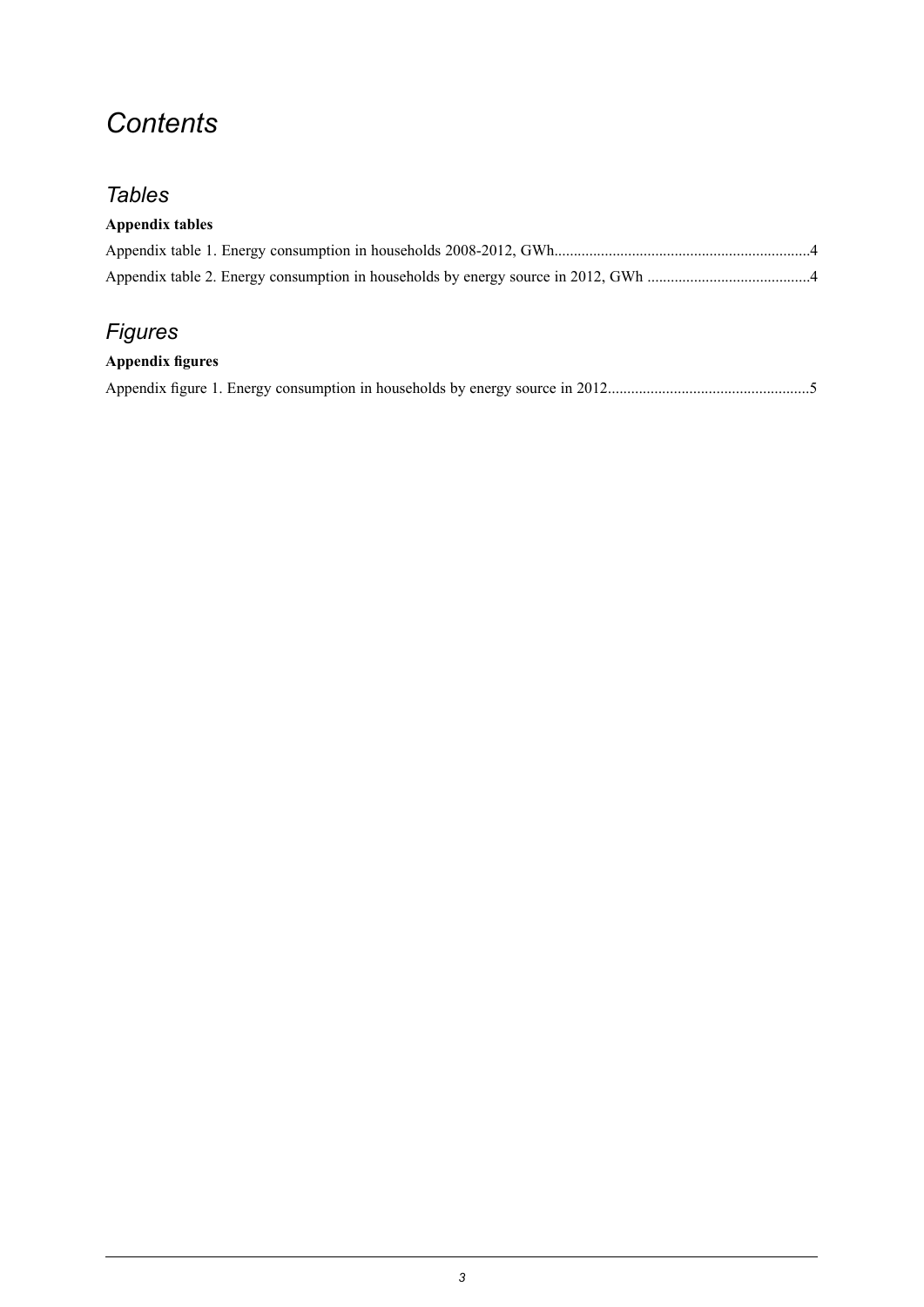### *Appendix tables*

|                                     | 2008   | 2009   | 2010   | 2011   | 2012   |  |  |  |
|-------------------------------------|--------|--------|--------|--------|--------|--|--|--|
| Heating of residential buildings    | 50,984 | 54,435 | 60,963 | 52,989 | 58,600 |  |  |  |
| Residential buildings proper, total | 48,475 | 51,782 | 58,068 | 50,401 | 55,805 |  |  |  |
| - Detached houses                   | 28,319 | 30,576 | 34,893 | 30,205 | 33,724 |  |  |  |
| - Terraced houses                   | 5,250  | 5,511  | 5,991  | 5,289  | 5,773  |  |  |  |
| - Blocks of flats                   | 14,906 | 15,695 | 17,184 | 14,907 | 16,308 |  |  |  |
| Free-time residential buildings     | 2,509  | 2,653  | 2,895  | 2,588  | 2,795  |  |  |  |
| Household appliances <sup>1)</sup>  | 8,582  | 8,610  | 8,326  | 8,221  | 8,082  |  |  |  |
| - Lighting                          | 3,037  | 2,866  | 2,654  | 2,590  | 2,538  |  |  |  |
| - Cooking                           | 712    | 713    | 711    | 701    | 694    |  |  |  |
| - Other electrical equipment        | 4,833  | 5,031  | 4,961  | 4,930  | 4,850  |  |  |  |
| Housing, total                      | 59,566 | 63,045 | 69,289 | 61,210 | 66,682 |  |  |  |
| Of heating of residential buildings |        |        |        |        |        |  |  |  |
| - Heating of saunas                 | 2,853  | 2,870  | 2,880  | 2,871  | 2,895  |  |  |  |
| - Heating of domestic water         | 9,418  | 9,474  | 9,522  | 9,584  | 9,658  |  |  |  |

#### <span id="page-3-0"></span>**Appendix table 1. Energy consumption in households 2008-2012, GWh**

<span id="page-3-1"></span>1) Apart from electricity consumption, consumption of household appliances includes use of natural gas in cookers.

|                                            | Wood   |    |                 | Peat Coal Heavy<br>fuel<br>oil | Light fuel<br>oil | Natural<br>gas | Ambient<br>energy $^{1)}$ | District heat | Electricity <sup>2)</sup> Total |               |
|--------------------------------------------|--------|----|-----------------|--------------------------------|-------------------|----------------|---------------------------|---------------|---------------------------------|---------------|
| Housing, total                             | 15,462 | 57 | 5               | 96                             | 4,951             | 387            | 4,138                     | 19,346        |                                 | 22,240 66,682 |
| <b>Heating of residential</b><br>buildings | 15,462 | 57 | 5               | 96                             | 4,951             | 377            | 4,138                     | 19,346        |                                 | 14,168 58,600 |
| Residential buildings proper,<br>total     | 13,646 | 56 | 4               | 96                             | 4,903             | 376            | 4,011                     | 19,344        |                                 | 13,369 55,805 |
| - Detached houses                          | 13,414 | 50 | $\overline{4}$  |                                | 3,882             | 115            | 3,760                     | 2,187         |                                 | 10,312 33,724 |
| - Terraced houses                          | 136    | 1  | -               |                                | 331               | 84             | 239                       | 3,070         | 1,912                           | 5,773         |
| - Blocks of flats                          | 96     | 5  | $\qquad \qquad$ | 96                             | 690               | 177            | 12                        | 14,087        | 1,145                           | 16,308        |
| Free-time residential buildings            | 1,816  | 1  | 1               |                                | 48                | 1              | 127                       | 2             | 799                             | 2,795         |
| <b>Household appliances</b>                |        |    |                 |                                |                   | 10             |                           |               | 8,072                           | 8,082         |
| - Lighting                                 |        |    |                 |                                |                   |                |                           |               | 2,538                           | 2,538         |
| - Cooking                                  |        |    |                 |                                |                   | 10             |                           |               | 684                             | 694           |
| - Other electrical equipment               |        |    |                 |                                |                   |                |                           |               | 4,850                           | 4,850         |
| Of heating of residential buildings        |        |    |                 |                                |                   |                |                           |               |                                 |               |
| - Heating of saunas                        | 1,778  | -  | -               |                                |                   |                |                           |               | 1,117                           | 2,895         |
| - Heating of domestic water                | 473    | 16 | 1               | 25                             | 915               | 72             | 522                       | 5,009         | 2,625                           | 9,658         |

#### **Appendix table 2. Energy consumption in households by energy source in 2012, GWh**

Explanation of symbols:

 $-$  = Magnitude zero

 $0 =$  Magnitude less than half of unit employed

1) Ambient energy refers to energy extracted with heat pumps from the environment (ground, air or water) for space heating. Electricity spent by heat pumps in heating and cooling use is included in electricity consumption of heating.

Electrical heating of residential buildings includes direct electrical heating, electric storage heating, additional heating and floor 2) heating by electricity, electricity used by heat pumps, heating of domestic water by electricity, electric sauna stoves and electricity consumed by heating systems and heat distribution equipment.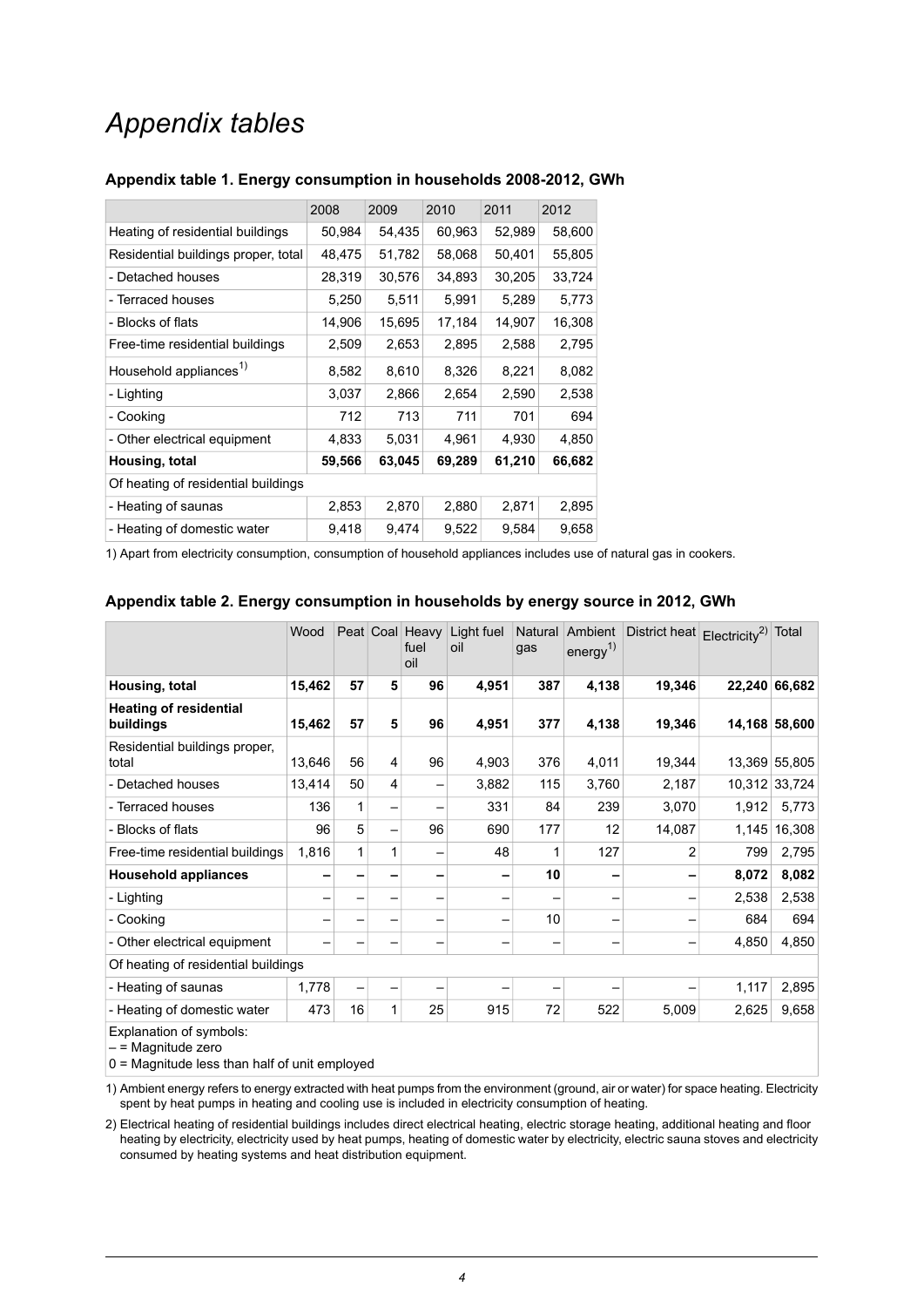## *Appendix figures*



<span id="page-4-0"></span>**Appendix figure 1. Energy consumption in households by energy source in 2012**

Used energy sources 66,682 GWh. The group Others contains the following energy sources: natural gas 0.6 %, peat 0.1 %, heavy fuel oil 0.1 % and coal 0.01 % of energy consumption in households.